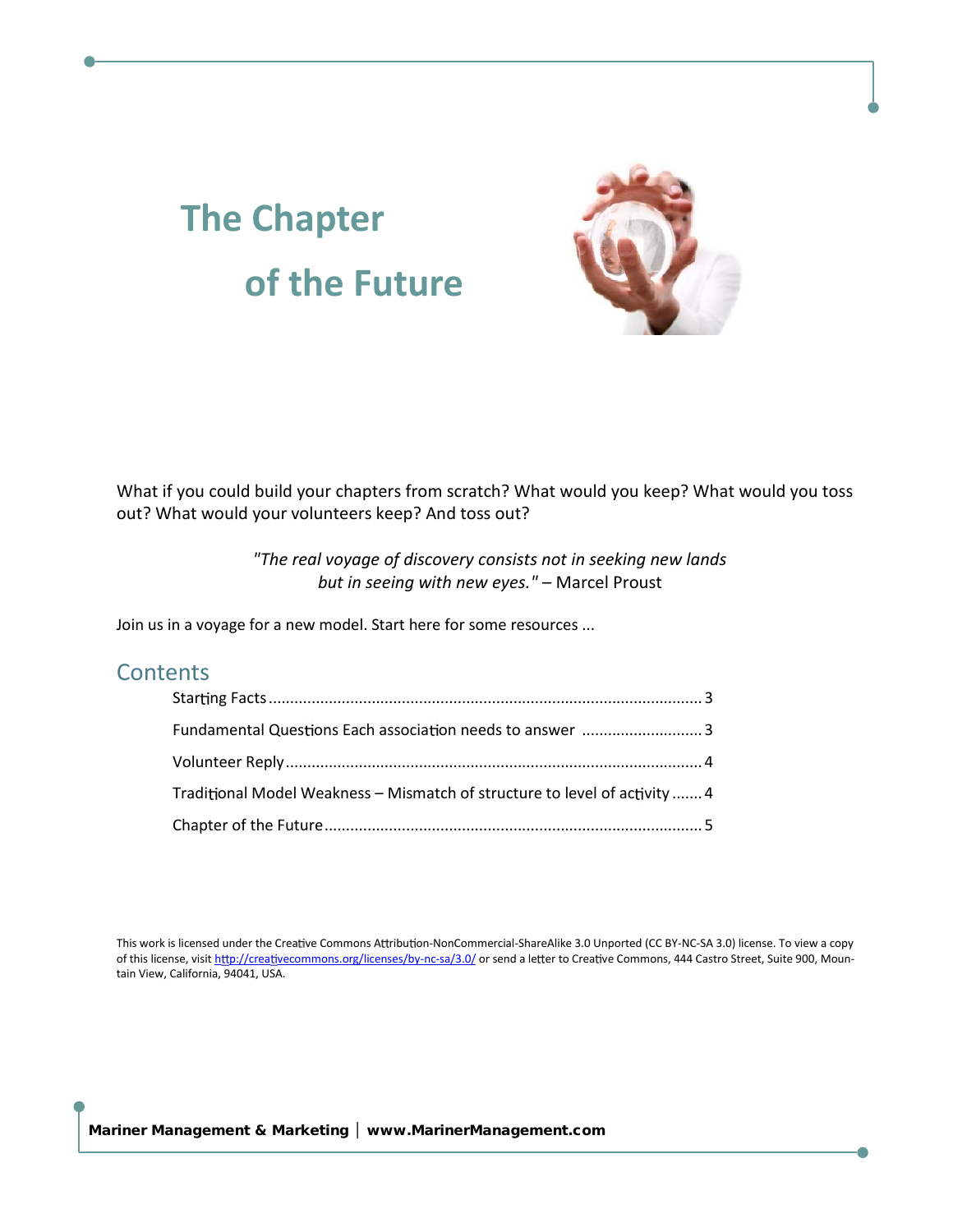**Chapter of the Future** 

# Stamg Facts

In assoconisa, members naturally gravitate to ognrobuapsse ow iothinfoluhree alos movemitae deûned by research from the Forbes Group:

- 1. DisciplWheat You Do
- 2. Intere Wthat You Care About
- 3. Issu&Vhat Confronts You
- 4. Locan Where You Are

These groups areona'ns acsosmonocoiane mni**s** m ber coems m **w**Dnuir otheadispecial interes groups (SIGs), escoomfmporonaiq(CoPs), spoemisa latyndseacm y riad of of ramdimlopc self groups evolve from the ûrst thmnee.resthearpreedorsto (soutomanê liates) are all abe locan. The purpose: maximize opportu-hoiftay cfeorinatomola or and on fermale ers.

Fac Yolunteers provide the energy SfluGe, li@ og Pc; ocontroparchitye.nt

FacAssocoinas have ceodmenigniu cant resources to components. An ASAE how assomsaare suppaond measuring components reported that nearly adminisvteras upport largely at no cost while neamhye 5s0 % a hpaevres cant bleeavsotte to componewitess and a dodnito a median budget of \$55,000 dhierest dollars.

Factn a 2006 industry survey conducnegd&b Re Alshartohna Midr Meariner Mar & Markeg, we found that more than 40% of survey respondents indica presence haveaepesit on their likely future renewal in the sense that would be less liokieplay toto (pFaurhler.o) port

#### FundamentaolnGsuEsach Aosns oNceivads to Answer

The disconnect comes when we are apoplluy nineges cean emagey easonodol acsonssos cia fundand our components are not succeeding.

- What is the chapter oû ering that is unique to it?
- How do we measure pheortfoarching, n beat true outcomes?
- What level of structure and supporothby it the epsaure entear change ter f purpose without und highling the volunteer pool available?
- What level of eû ort are volunteers willing to give?

# Volunteer Reply

Mariner's research with volunteers of momal obonzge wist to fAoSrAg ha Rez ahe Cente groundbreaking resue action Tto evellum seer

What today's volunteers & members are asking for at the local level  $\cdot$  Fun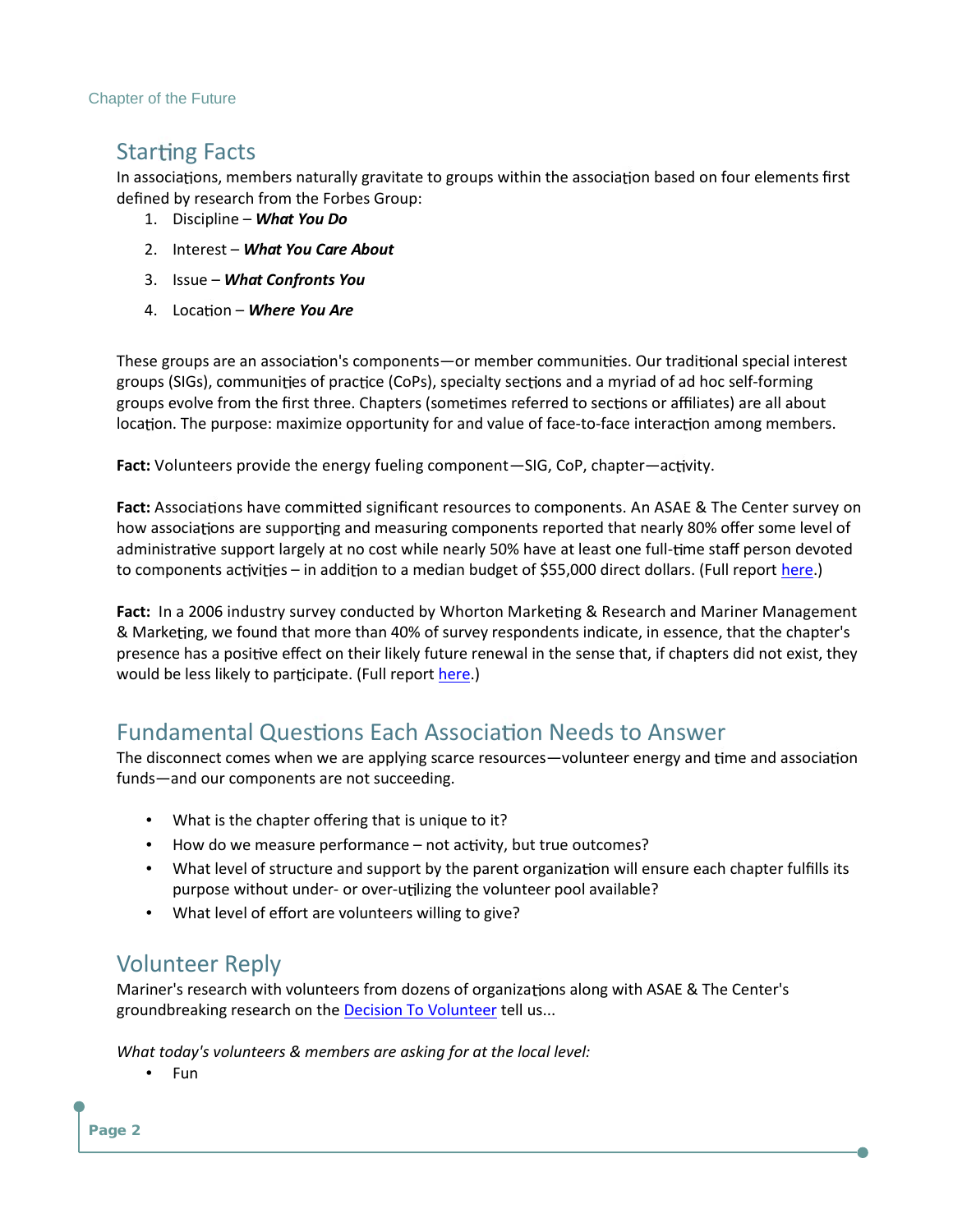- $\bullet$  Connections
- Making a difference
- Flexibility
- Balance

*What today's volunteers & members chafe at:*

- $\bullet$  Re-inventing the wheel
- $\bullet$  Meetings for the sake of meeting
- Paperwork (without connection to results)
- Standing committees
- Lengthy required time-commitments

Essentially, volunteers asked for less paperwork and less red tape. Most asked for easier systems and processes. All asked for clarity on responsibilities and solutions for nagging tasks, including database management, communications, and event planning. All demanded a chapter that was led—not managed. And a few brave volunteers asked for a vision—and an answer to why chapters are there.

> *"We live in a Knowledge Worker Age but operate our organizations in a controlling Industrial Age Model that absolutely suppresses the release of the human potential."* – Stephen R. Covey

## The Balancing Act

The question is: How do we balance those two lists while addressing the concerns of liability, risk management, brand management, and customer service from the national perspective? For two associations, American Society of Interior Designers (ASID) and The American Association of Diabetes Educators (AADE), the breakthrough was when the organization realized that national and local associations share the same customer: the members. It wasn't about the organizations; it was about the members.

The fundamental question then is: What form will facilitate the core function of the chapter to meet the members' needs? Or, stated slightly differently: What level of structure and support should be imposed by the parent organization to ensure each chapter fulfills its purpose—meeting members' needs—without under- or over-utilizing the volunteer pool available?

Answer what will make the difference for members and how you will measure success to find the structure that will deliver. In many cases, the structure required isn't much more than a steering committee that gathers to plan and host a series of gatherings, keeps its eyes on the local community and its ear to the ground to discern issues and concerns, and serves as an ongoing communication channel.

Some local groups get or are large enough to warrant more structure. But even the largest needs to be nimble enough to associate on the fly. In the article "Preparing for the Open-Range Future" in Association Management, author Bruce Butterfield noted, "The problem lies in the practice of over-structuring in an increasingly unstructured world." He challenges us to reduce structure to allow members to associate when and how they need and want to do so.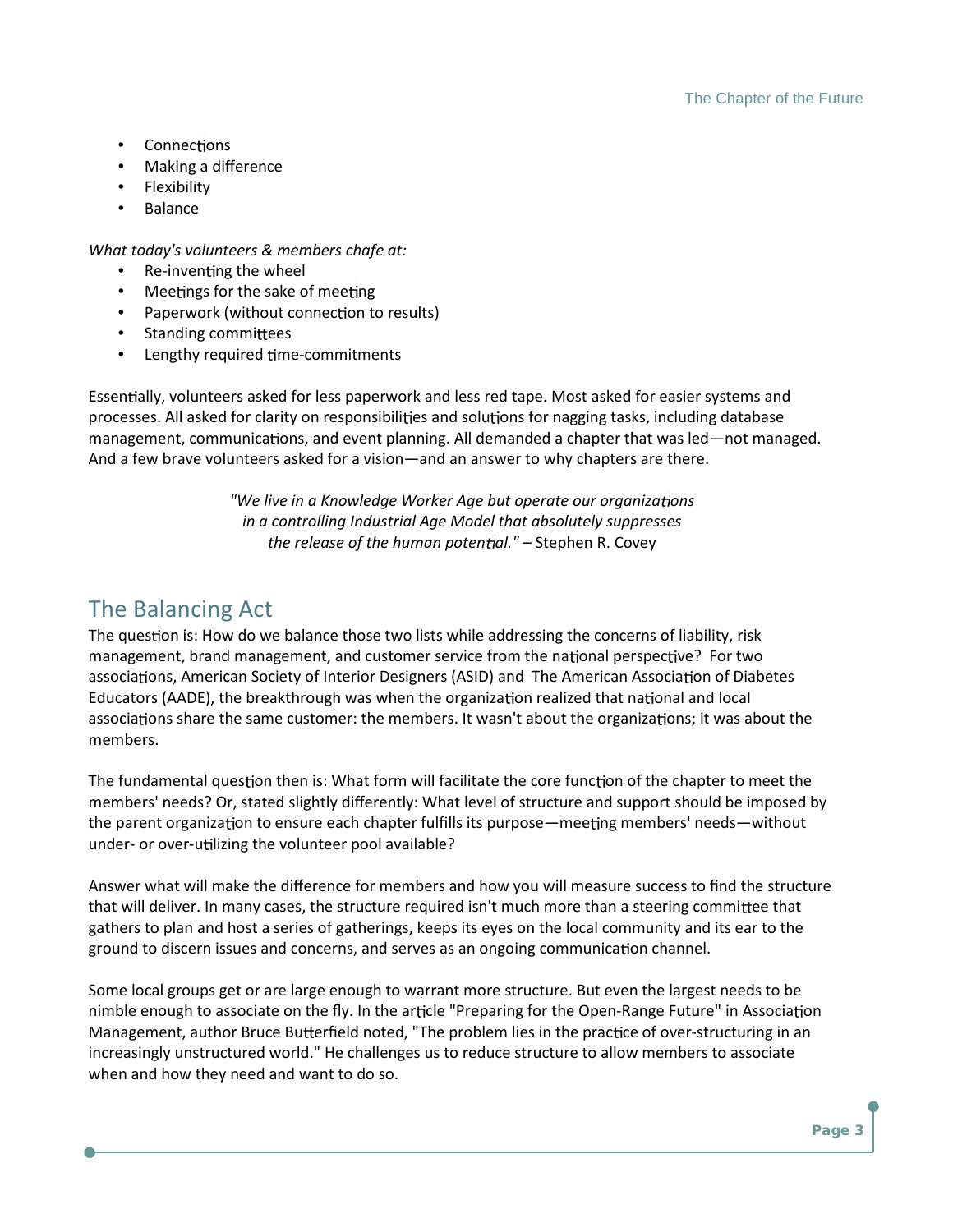#### Chapter of the Future

### Traditional Model Weakness: Mismatch of Structure to Level of Activity

This chart shows that many of today's chapters produce activities of a size below the minimum threshold, but remain saddled with an administrative burden disproportionate to the level of activity appropriate or possible for the chapter.



### Chapter of the Future

*Driven first by function, then by form* 

| <b>CHAPTER OF TODAY</b>                                                        | <b>CHAPTER OF THE FUTURE</b>                                                |                           |
|--------------------------------------------------------------------------------|-----------------------------------------------------------------------------|---------------------------|
| <b>Chapter Charter</b>                                                         | Principals of Affiliation                                                   |                           |
| <b>Board of Directors</b>                                                      | $NA *$                                                                      |                           |
| Articles of Incorporation/By-Laws                                              | $NA *$                                                                      |                           |
| Elections                                                                      | $NA *$                                                                      |                           |
| <b>Standing Committees</b>                                                     | <b>Task-Oriented Teams</b>                                                  |                           |
| <b>Regular Meetings</b>                                                        | Meet Only As Needed                                                         |                           |
| <b>Bank Account</b>                                                            | <b>HQ Funding Pool</b>                                                      |                           |
| 1-up Communications Systems<br>(e.g. Web, Email)                               | <b>Centralized Communications Systems</b>                                   | *Some ch                  |
| Limited Program Management Expertise<br>(Event Planning, Marketing/Comm, Etc.) | Program Management Expertise Highly<br>Supported or Provided Directly by HQ | eventually<br>size that r |
| Limited Member Needs Assessment                                                | Needs Assessment Tools & Data<br>Supplemented or Provided Directly by HQ    | traditiona<br>a central   |
| Awards Based on Activity<br>$Ra-$<br>ther than Results                         | Awards Based on Results<br>Ra-<br>ther than Activity                        | incorpora<br>laws.        |
| Knowledge Uncollected                                                          | Knowledge Harvested & Shared                                                |                           |

*\*Some chapters may eventually achieve a financial size that requires some tradi onal structure, such as a central governing body,* tion, formal by-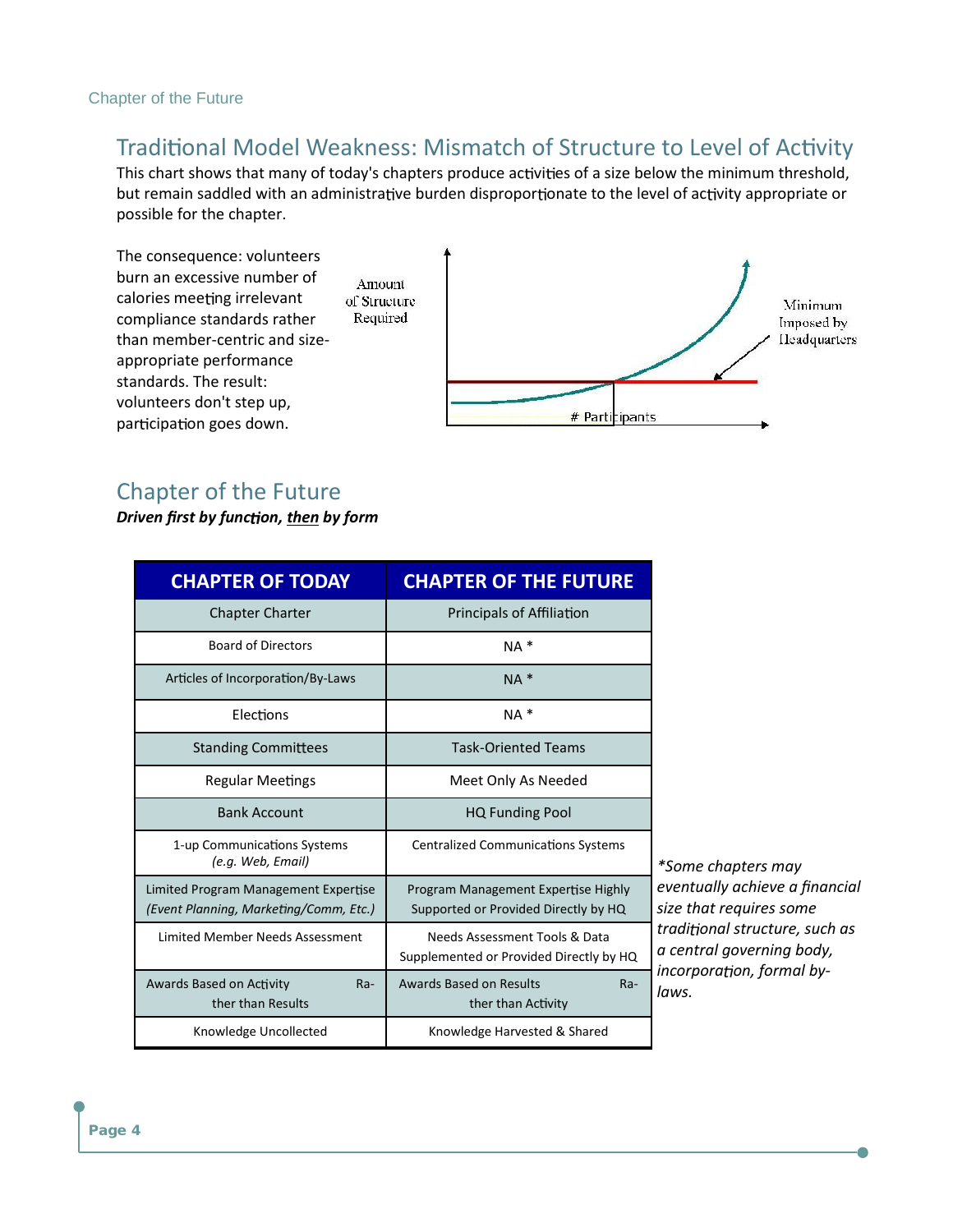#### Jum Stamg the Next Phase

We have been seedng to "mailgireances" -licte" omhaoteles in the past ûve or so ye The Assoncioaf Women in Commsmaumdc@PCU, the Chartered Property Casual assocoina, were early adopteeersum, flees is nistructured chapter models. ASID n shiwhen it restructured its chapter programs. Thibeying etshoerifto ecolusthforosmhi br chapters to memberse.m bTrhaeces on ithe downsized boards, limited structure and inusted a new staû structure wheidch how a ponte from enter to a decentral chapter suppipert. it Alwias based on fewoemranluithe sveams du stus tus. - ASID has p determiomain force at the local level.

AADE s new structure broke down further wallsngThes ay meaved ded by state coleade ws ith oversight for the state and informal networkine of groups at the local level. The state and informal networking of groups at operoanal tasks, including banking, ûnancialommaannadgemonenndungeinthreegistr naonal oûce. Roeande the Ludy

If you're looking at ûxing your broken chapters or simply ûnding a way  $the$ se qouness:

- What do members want from the associa
- Where do they want to access those things?
- $\cdot$  For those services they want at the local level, what are they w

 $Ask$  the seognegensies taû:

- What are you oû ering to members?
- Where are they  $|proxality \phi \text{ d}t$
- Where are they monedayt (enal nedce ciently) provide odn allol  $\mathfrak{p}$  ally versus na
- What is a les exerse transformed to deliver those services local
- How do we measure success?
- Are we training, recognizing, and rewarding based on those mea

By engaging staû and volunteers to work toomgse, thy onut coan have to the se sosuler  $c$ reag a chapter that works.  $o$ hoiom tthee c $\Omega$ may petres naigs fit Fountur helog to join the converosma or contact us to map out nyour own explora

### Addoinal Ques for Roemûec

- 1. How have the changing demographics a und cittes dow auptears sincitaerms of engagement and volunteerism?
- 2. Where are your chapters producing measurable value?